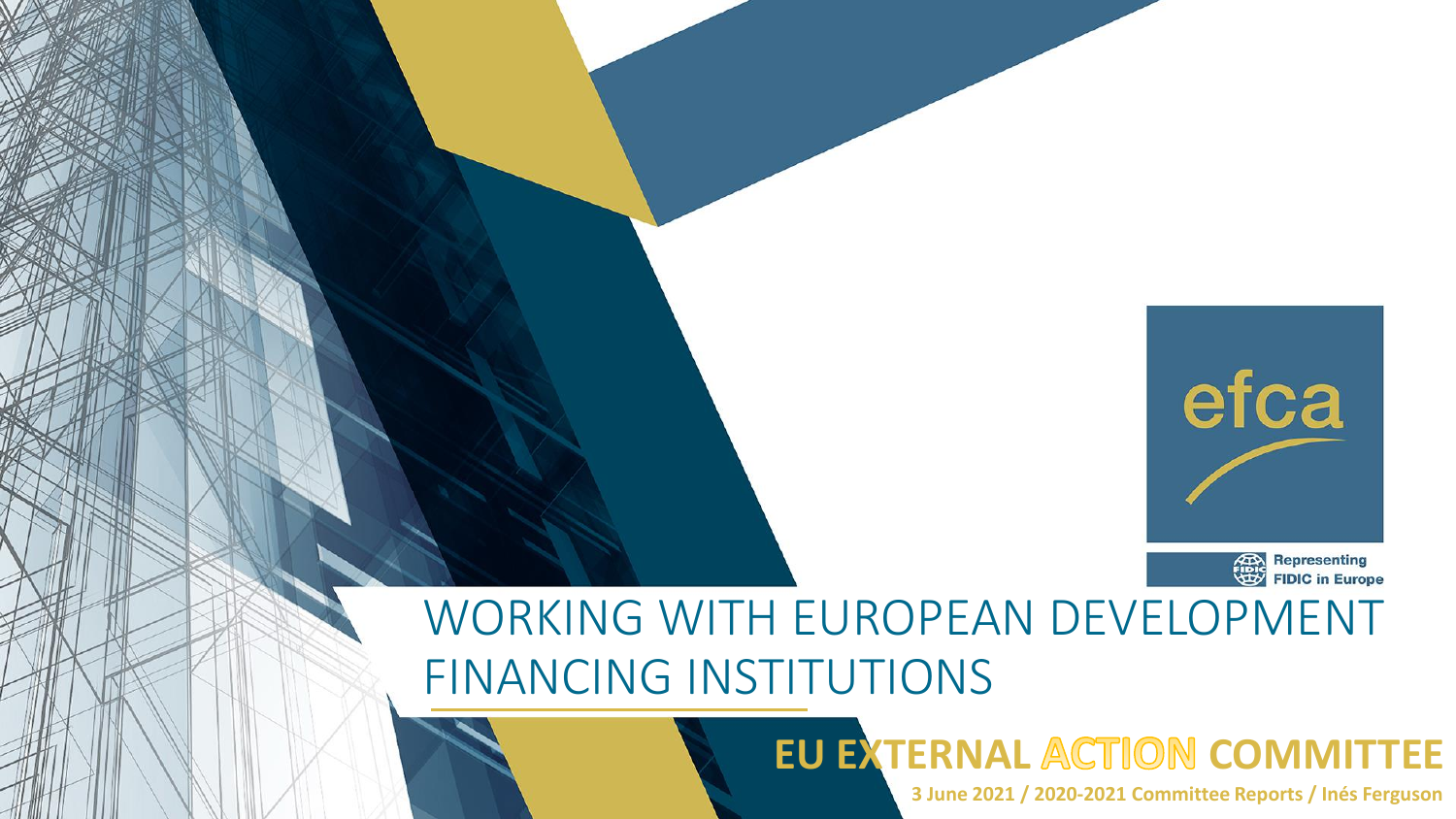

2



6 New Members from Germany, Turkey, Spain and Italy

Future Leaders selected from Serbia and Turkey

**1 St** EFCA Webinar on procurement with AFD and KfW

- Meetings with EBRD and EIB on Sustainability 2
	- Joint letters with FEACO to EU Institutions

Positions on EU Development architecture and instruments 2

**St** Collaboration with FIDIC IFI Committee for HoPs Conference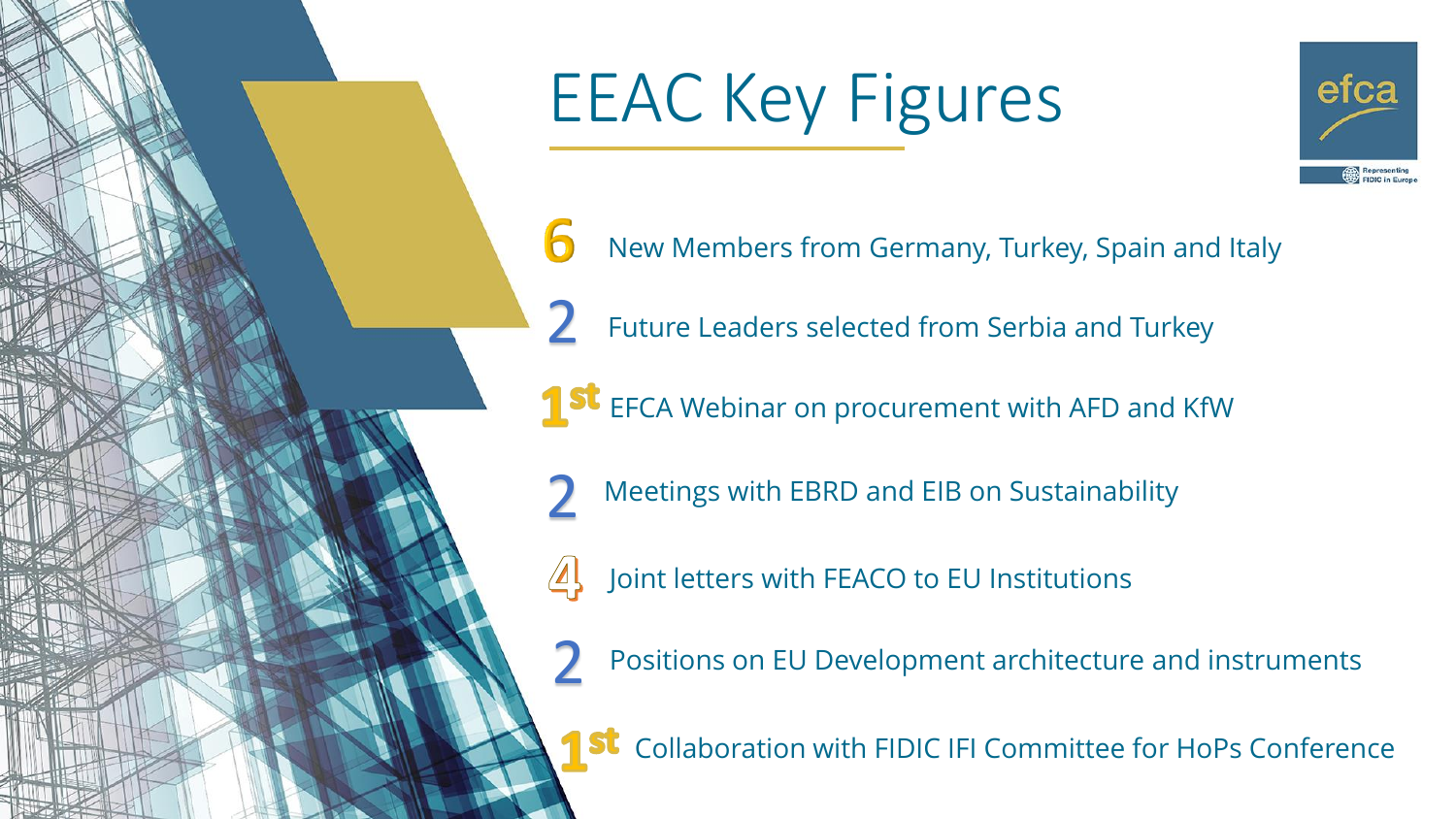

EFCA's position on the proposed **European financial architecture for development:** creating a strong European Climate and Development Bank to promote EU investments in line with EU values, policies and standards. EIB supports our position.

EFCA's position on the **financial instruments in the new MFF:** creating a more business-friendly environment, encouraging the participation of SMEs, and allocating more Technical Assistance funds to the preparation of project pipelines in line with EU standards. EIB supports our position.

EFCA participation in the European Commission's **MFF Programming Consultation with the Private Sector**. Expressed reserves on high dispersion of development funding, including to non-European financing institutions, and excessive orientation towards blending and delegated management.

EFCA-FEACO exchange with DG INTPA Director General (former DEVCO) on:

- the need for **e-procurement in the European external action service tenders and contracts** during and after the Covid-19 crisis
- the list of **priority topics in the PRAG** and the impact in the industry of the changes in PRAG 2020
- key considerations for the **next PRAG version 2022**
- drop of the invitations in the **SIEA Framework Contracts**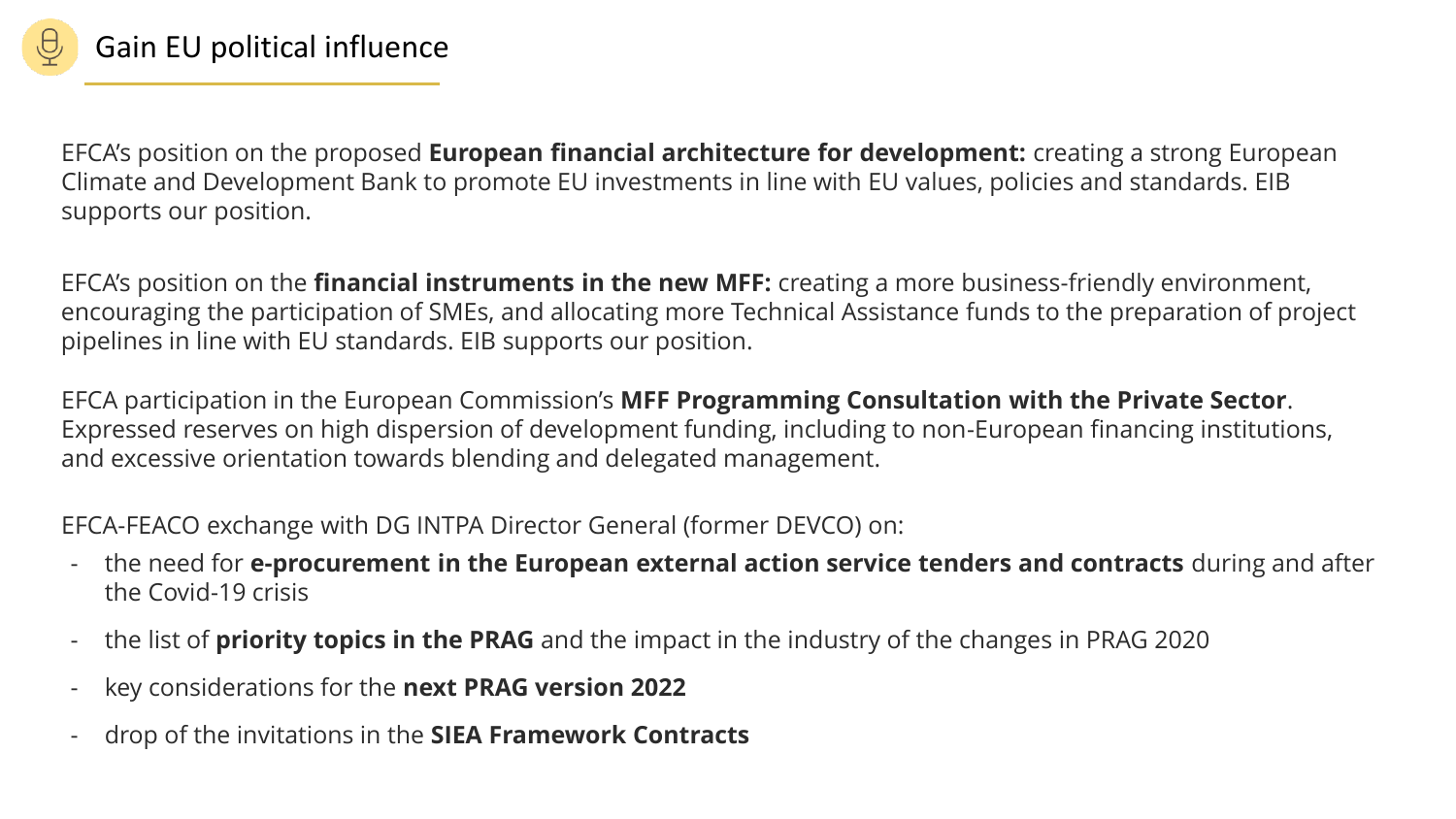European Procurement Best Practice Hub, Dialogue through FIDIC and Guidance to MAs

## EFCA Webinar on Procurment with AFD and KfW

## **Strong support from SYNTEC-Ingénierie and VBI**

120 participants from across Europe

Good European procurement practice highlighted:

- Direct payment to consultants
- High Environmental, Social, H&S Standards
- Clear treatment of taxes
- Security in high-risk countries as a reimbursable cost

## **PROCUREMENT / THE STANDARD SCENARIO**



## Organisation of the Bi-annual HoPs Conference with FIDIC

## **Coordination with the FIDIC IFI Committee**

New Conference format, combining global trends and practical procurement issues affecting firms

- Focus on biodiversity, digitalisation and inclusion
- Collaboration with EIC (European International Contractors)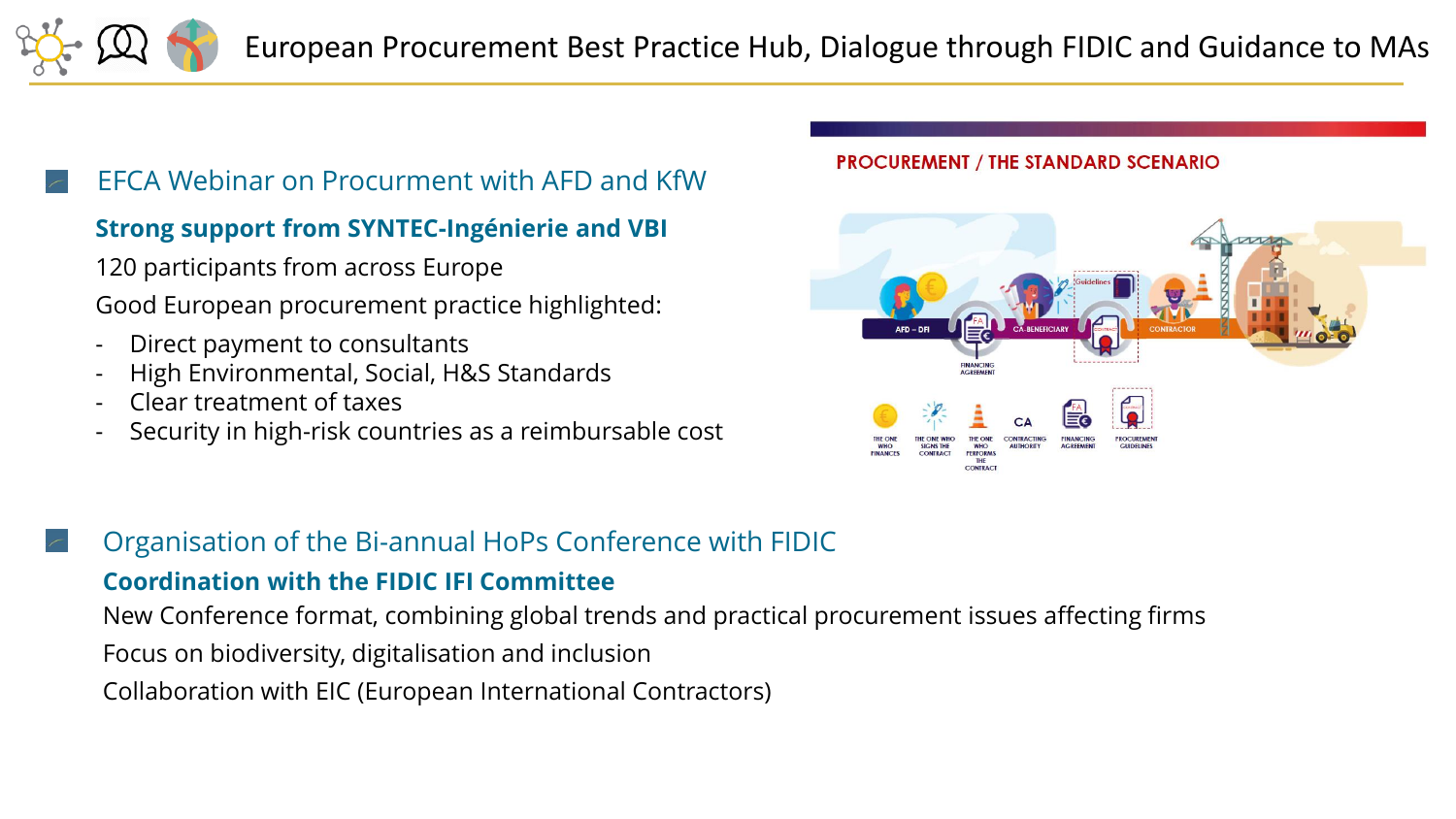

Promoting our contribution to sustainable development and green growth in low and middle-income countries

### **5 SDGs** are directly related to our business activity



Access to WASH, land remediation, spills, sustainable wate

Affordable clean energy lectricity access, electricity availability and reliability, energy efficiency, silient infrastructure investments, renewable energy, energy

withdrawals, water efficiency, water quality, water recycling and reuse, er related ecosystems and biodiversity, water risk management



#### ndustry, innovation and infrastructure Infrastructure Investments, R&D and intelectual property, technologica egacies, capacity building, economic value







## EEA Committee presentation including project examples from Member firms

Introduction meetings with European Development Banks' **Sustainable Development** Units:

- **EBRD:** *"We need to incorporate new capacities to our projects related to decarbonising infrastructure, green cities and clean energy, particularly hydrogen"*  (March 2021)

- **EIB:** *"Environmental and Social standards are key to the Project's quality and success, and they are being overlooked. They need to be fully incorporated into the preparation, design and implementation."* (April 2021)

Future Leaders will follow-up on this initiative to showcase the impact of our activity on sustainable development.